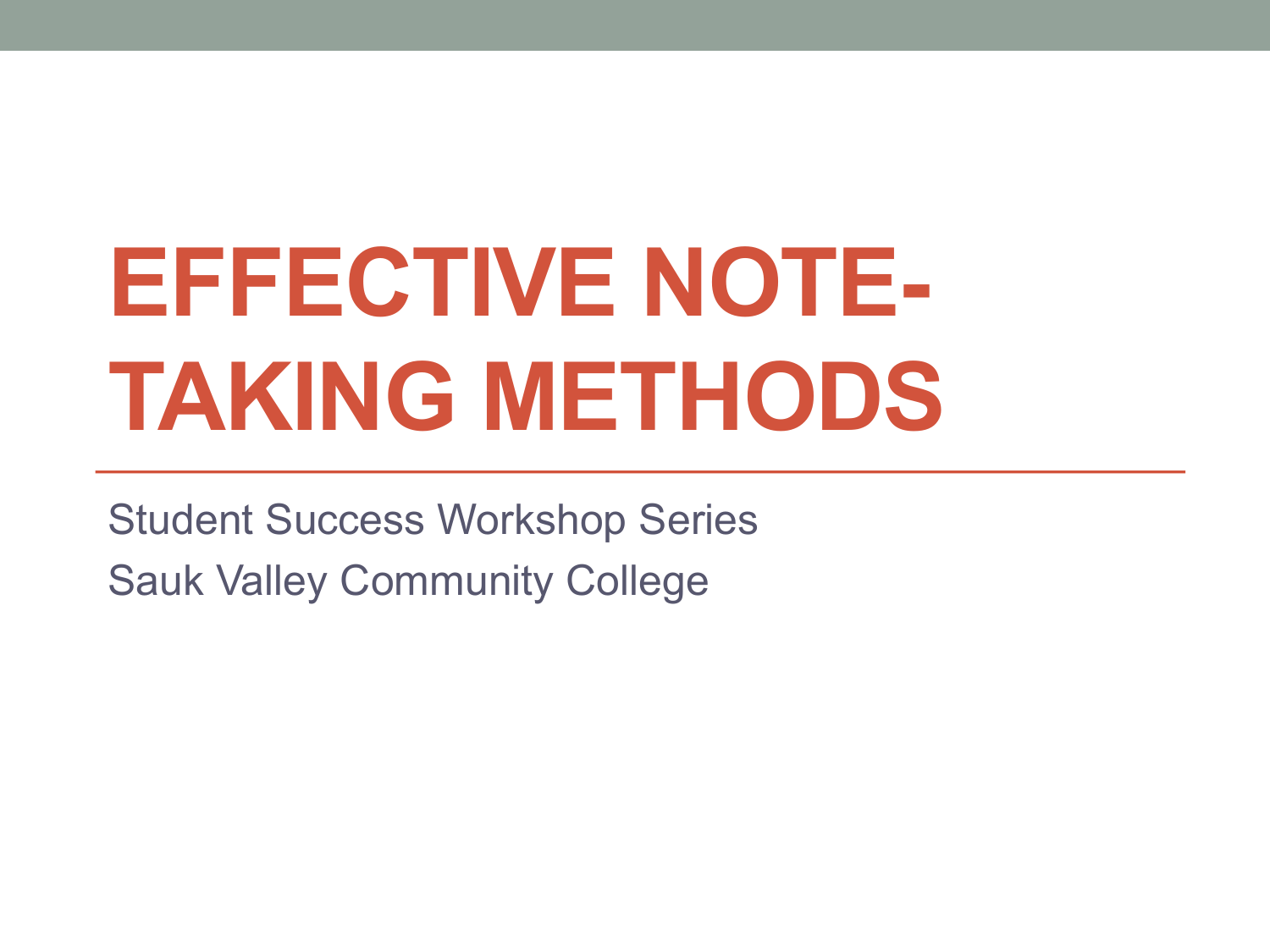## Retaining Information

## **Studies show that people may forget:**

- •**50% of a lecture within 24 hours**
- •**80% in two weeks**
- •**95% within one month**

## **If they do not take notes.**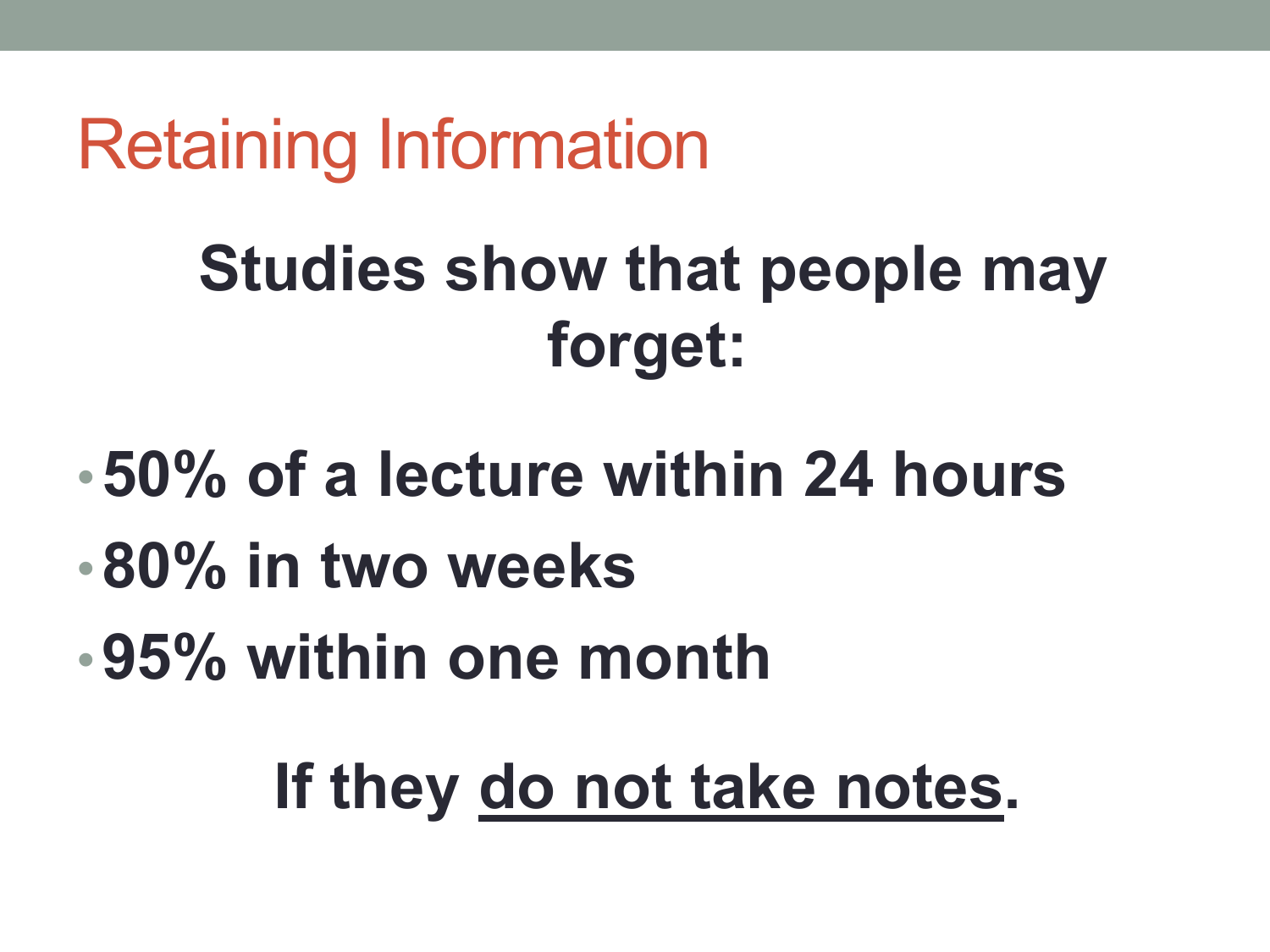## **Work at Improving Your Note-taking Skills**

Test your note-taking skills:

- Go back to the notes you took this week in one of your classes - Do they make sense to you? Do you feel as though you are sitting in the lecture and hearing your professor talk about the topic?
- Go back to the notes you took at the beginning of the semester - Do they still make sense? Do you feel as though you are sitting in the lecture and hearing your professor talk about the topic?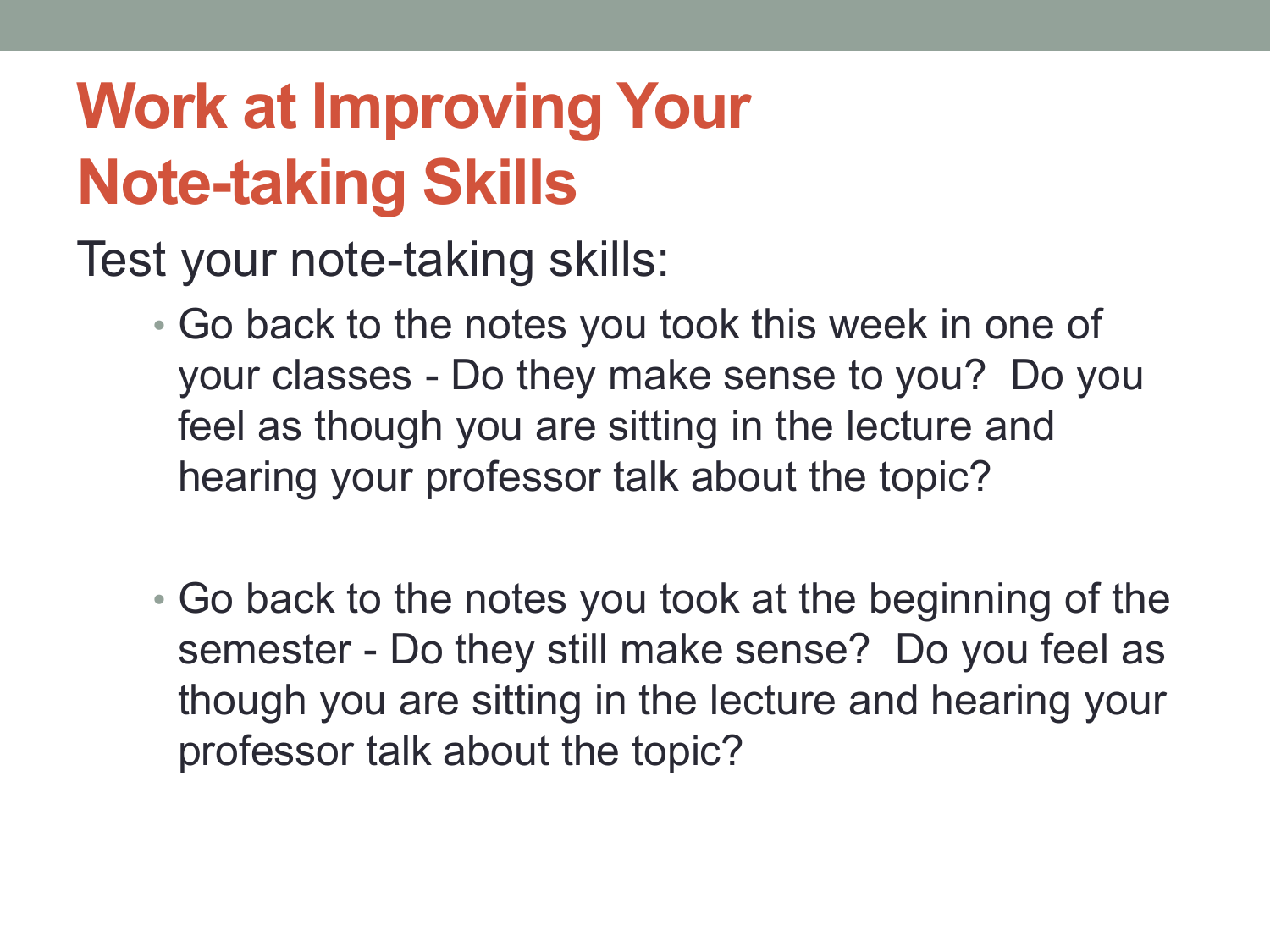### **Phases of Note-Taking**

#### **Before Class**

- Read assigned material
- Review notes from previous session
- Sit near the front of the class in the center of the room
- Begin notes for each lecture on a new page
- Date each page of your notebook as well as date and number each handout
- Identify the chapter being covered at the top of the page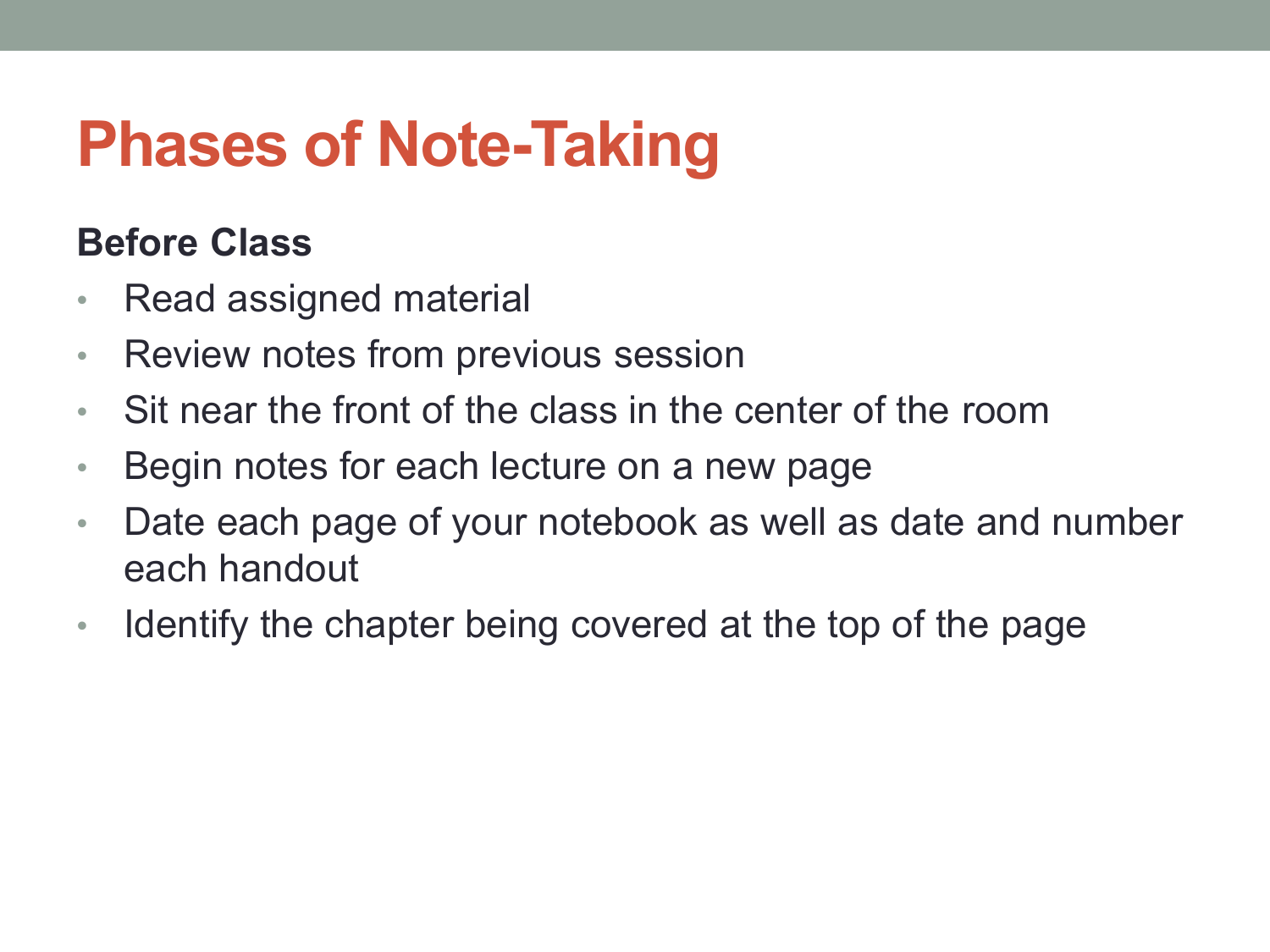## **Phases of Note-Taking**

#### **During Class**

- Listen carefully at the beginning of the lecture for an overview of the main topics of the lecture
- Maintain focus to identify important information
- Your goal is NOT to write every word of the lecture in your notes. Write down supporting information such as key points, background information, dates, key terms, definitions, examples, formulas
- Listen carefully at the end of the lecture for a summary of the main points from the lecture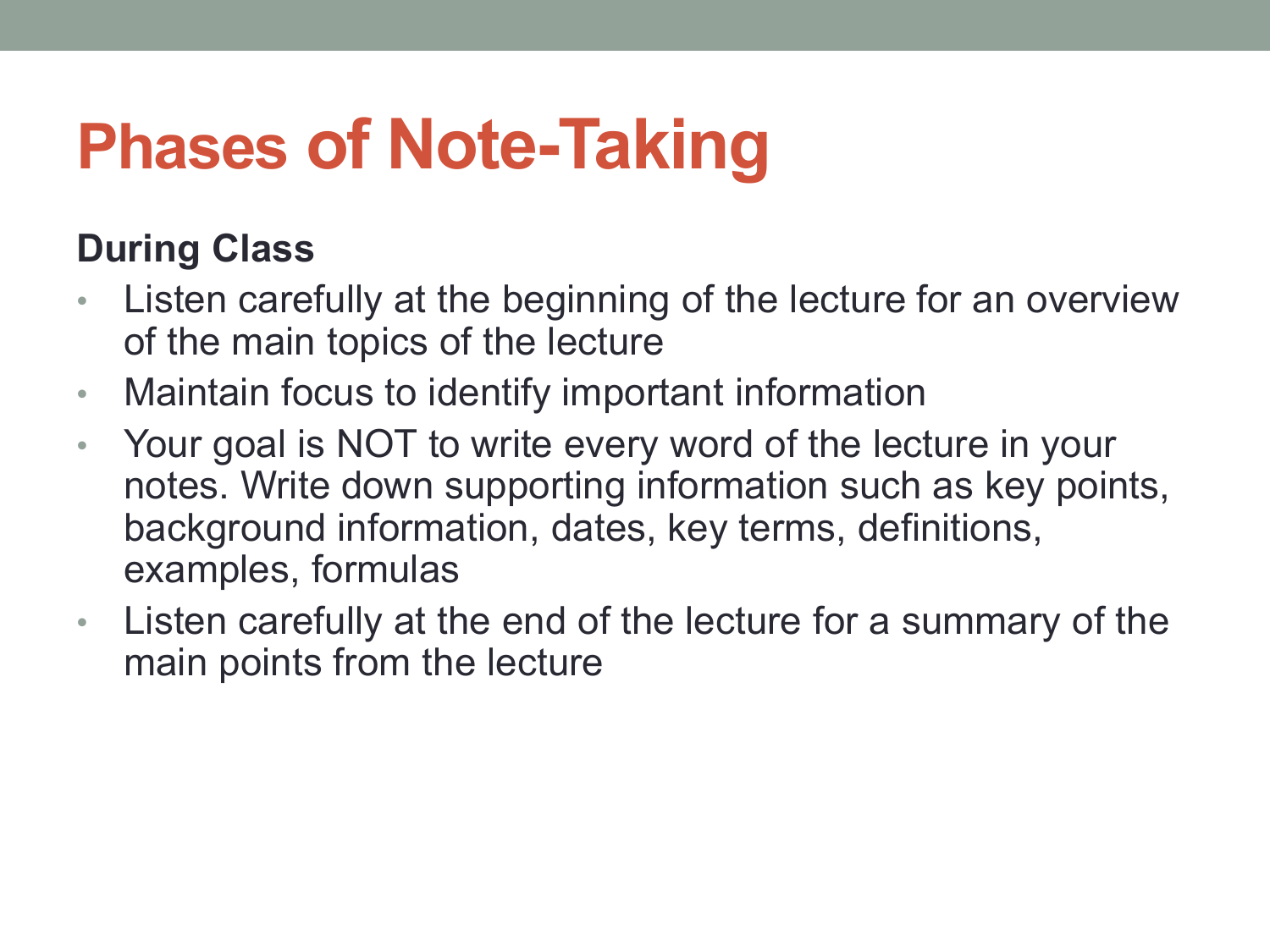## **Phases of Note-Taking**

#### **After Class**

- Review, revise, or edit your notes as soon as possible
- Rewrite notes if necessary
- In your notes summarize the main points of the lecture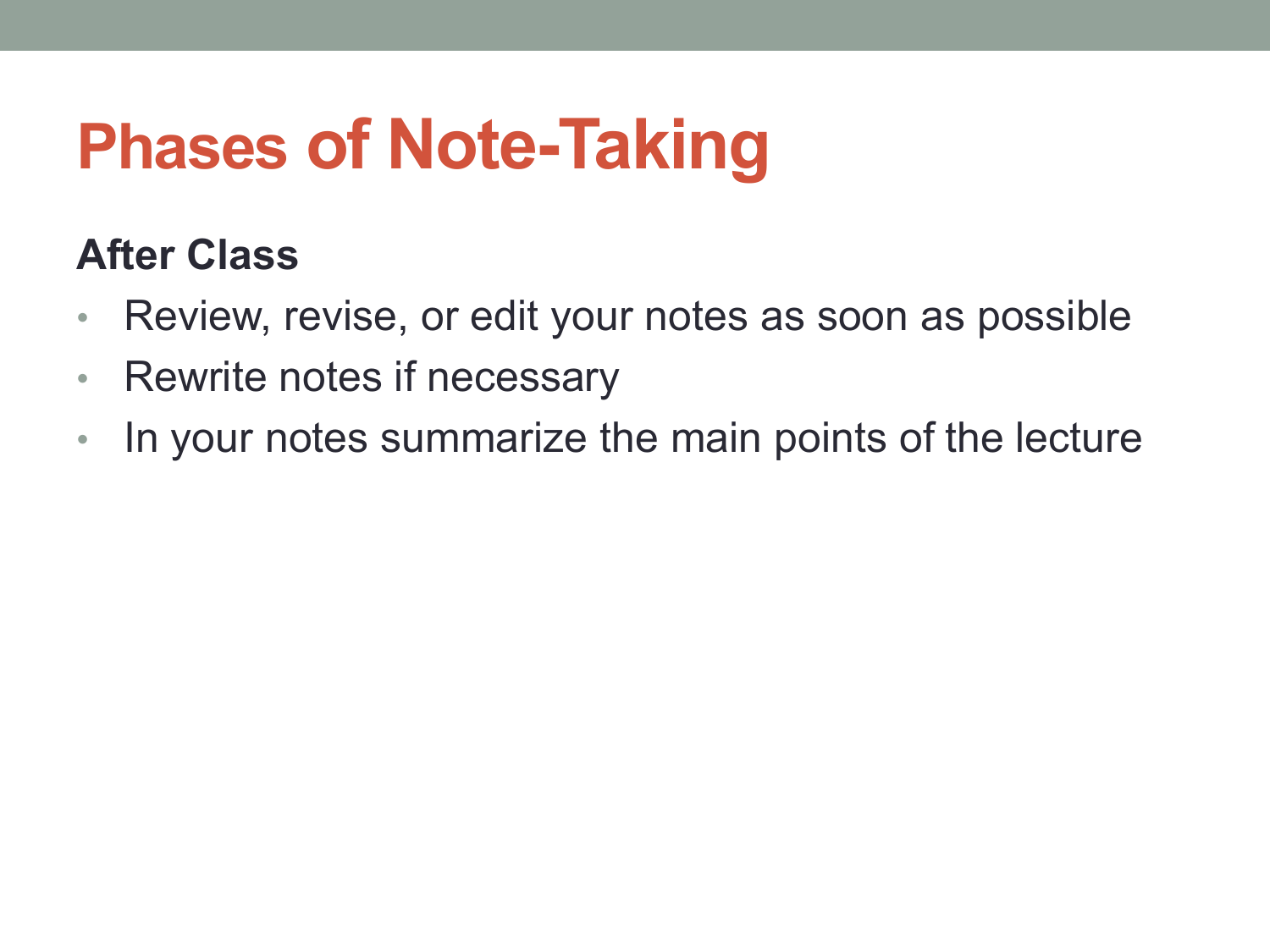## **Note - Taking Methods**

**Cornell Note Taking Method –** This method allows you to listen, think, and then create your lecture notes.

Organize your note paper in the following format:

| <b>Question Column</b><br>How to prepare for<br>note-taking | Cue Column – response to the question                                                      |
|-------------------------------------------------------------|--------------------------------------------------------------------------------------------|
|                                                             | Preparation – read the assignment                                                          |
| How to take notes<br>during class                           | Pay attention and watch for cues<br>Participate in the class discussion.<br>Ask questions. |
| After class                                                 | Review my notes as soon as possible after class<br>Rewrite notes to help remember          |

*Summary of the main points*

It is important to read the assignment before class so I am able to participate in the class discussion as well as get any questions I may have answered. I also must pay attention so I do not miss important information.

It is also important to review my notes for clarity and understanding as soon as possible after a lecture.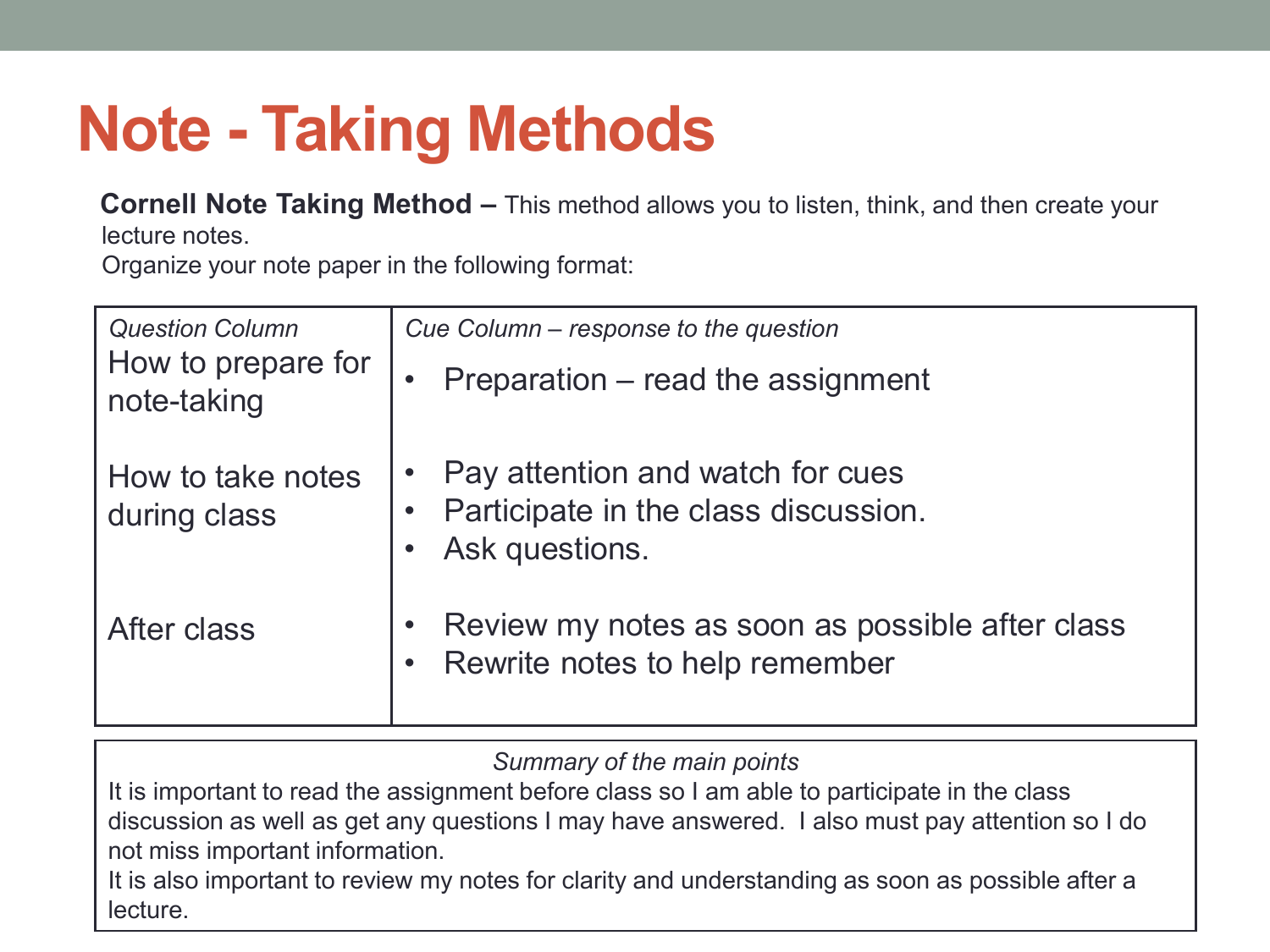## **Note - Taking Methods**

### **Outline Method**

Organizational technique which allows you to show main points, sub-points and details. You are able to present your information in a more organized way.

Effective note-taking techniques help you to:

- A. Create an outline of a class lecture or textbook reading
- B. Summarize and retain important information
- C. Practice critical thinking skills to connect with information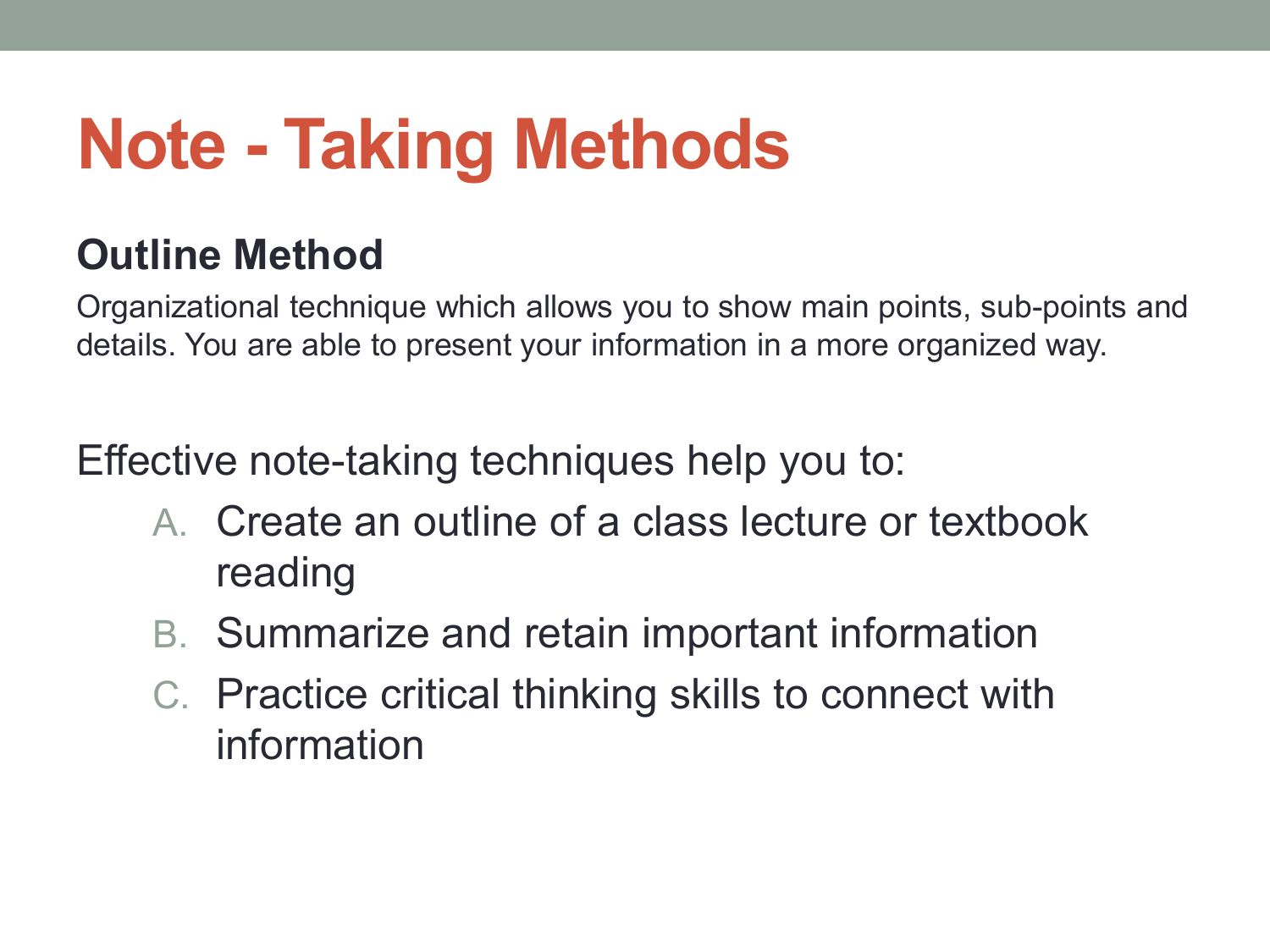## **Note Taking Methods**

### **Mind Mapping Method**

- Ability to see the "big picture" and how information relates
- Useful way to review notes
- Allows for creativity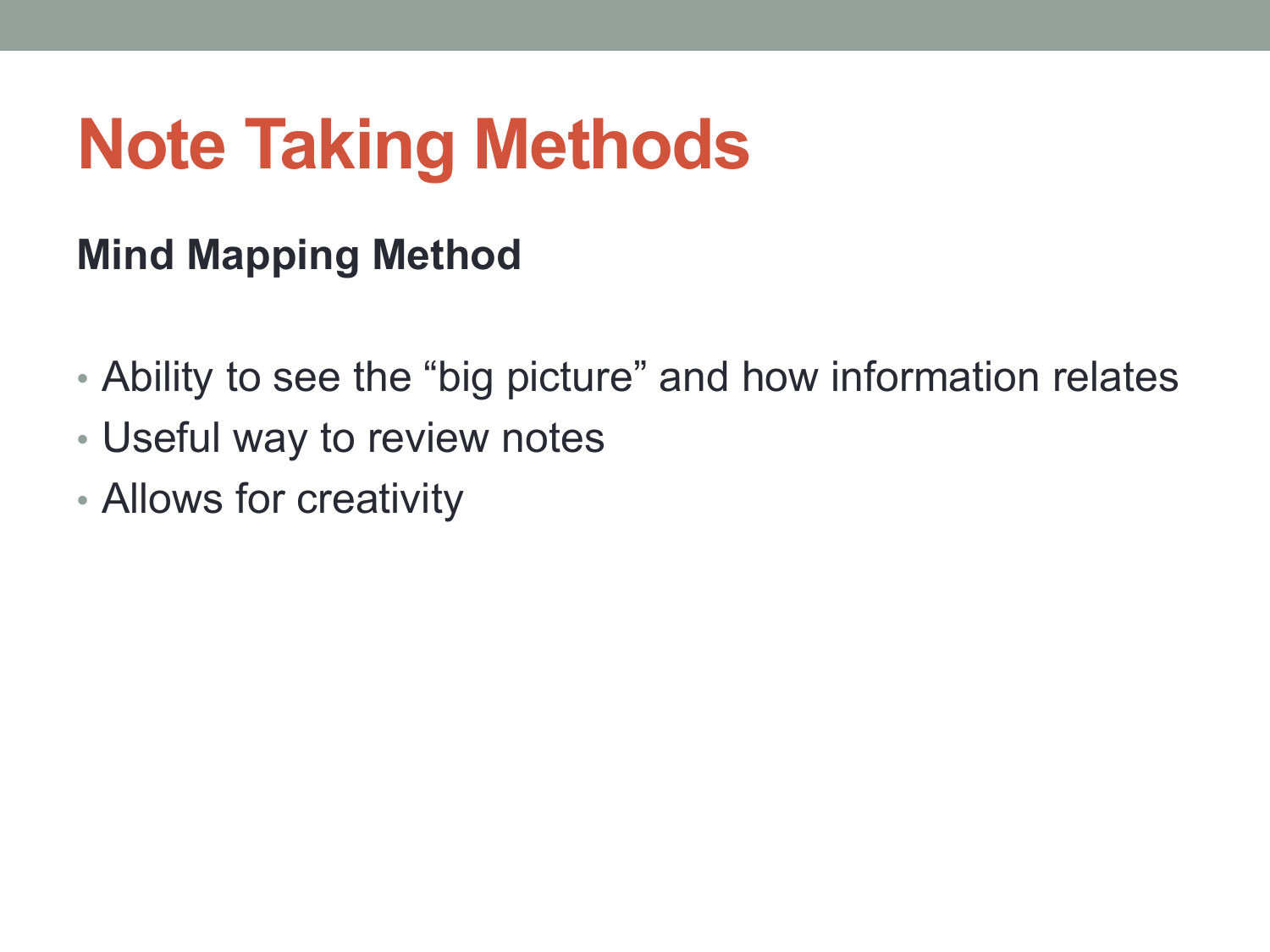## **Example – Mind Mapping Method**

**http://en.wikipedia.org/wiki/Mind\_map#mediaviewer/File:MindMapGuidlines.svg**

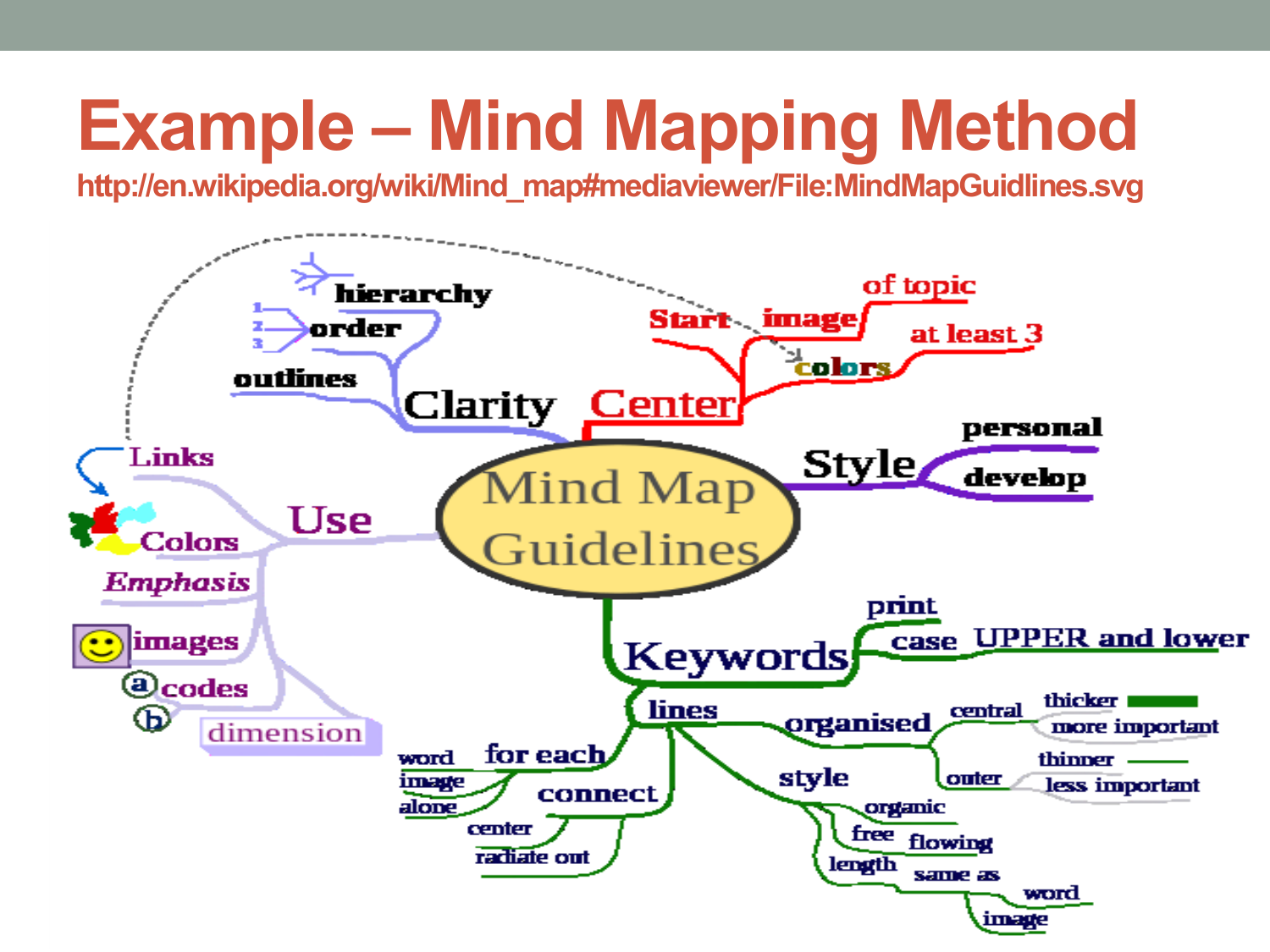### **In Conclusion**

#### **Do not write everything down that your instructor says!**

- Be prepared for class
- Use your critical thinking skills

#### **Review and practice your notes**

- Schedule time to review your notes in your daily schedule.
- Talk about what you are learning with others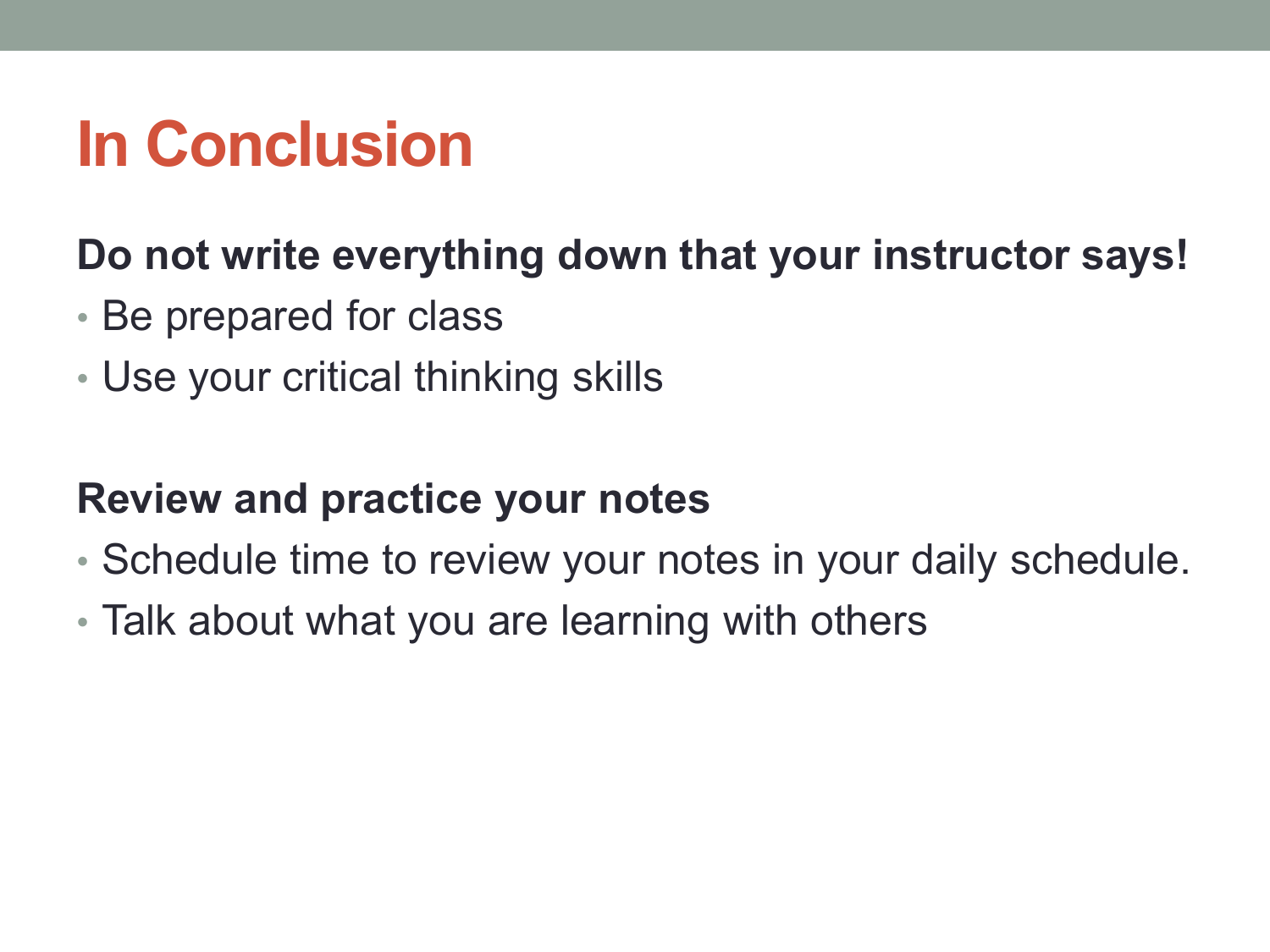## And Finally . . .

Go back the exercise we began this workshop with –

- Go back to the notes you took this week in one of your classes
- Go back to the notes you took at the beginning of the semester

**What changes do you need to make in order to have more effective notes and increase your academic success?**